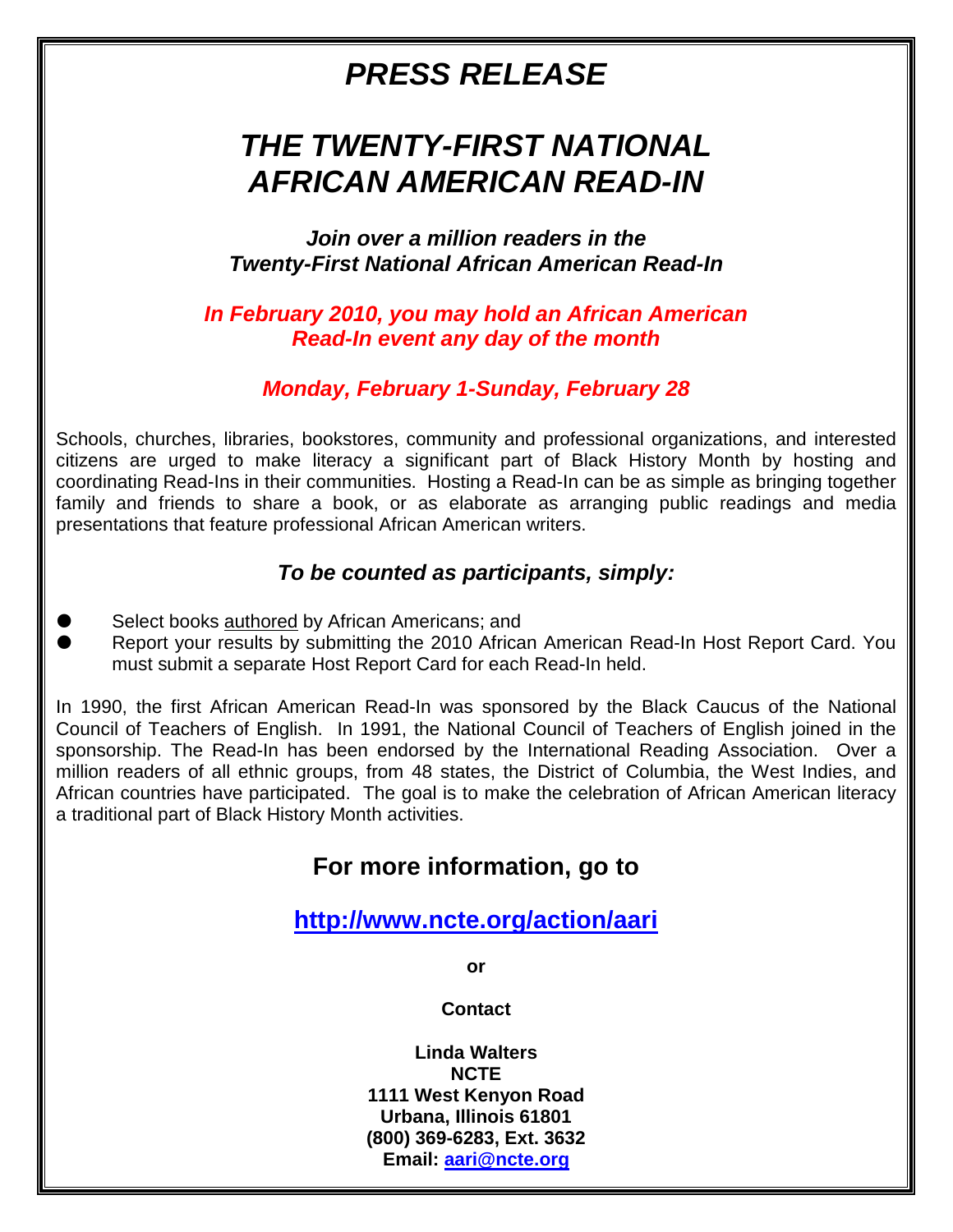# *TWENTIETH NATIONAL AFRICAN AMERICAN READ-IN*

*Monday, February 1-Sunday, February 28, 2010*

## **HOST INVITATION**

You are invited to celebrate Black History Month by joining and hosting a Read-In as part of the twentieth national African American Read-In. Originally sponsored by the NCTE Black Caucus and the National Council of Teachers of English (NCTE), it also has been endorsed by the International Reading Association.

#### *WILL YOU CONSENT TO SERVE AS A READ-IN HOST?*

Read-In hosts are selected for their interest, experience, and knowledge in organizing groups, selecting appropriate reading materials, and promoting literacy. The main responsibility of hosts is to plan a Read-In, including selecting a site and inviting participants. Hosting a Read-In can be as simple as gathering with family and friends to share books, or as elaborate as arranging large audiences to hear professional writers read their work. Many Hosts have found it useful to rearrange the meeting time of an organized group to coincide with the date and time of the African American Read-In. Others have solicited funds to purchase books and refreshments. Read-Ins are varied, so do what you do best.

We only ask that reading materials be selected from works **authored by African Americans**, professional or novice writers, and that each host **return, after the event, the Host Report Card by March 15th.** Only those who return the Report Card are considered to be formal participants. To invite other hosts, simply copy this invitation and the host report card and send them forward. THANKS!!!

#### *CONTACT PERSONS*

**FOUNDER & NATIONAL DIRECTOR NCTE Contact Dr. Jerrie C. Scott Linda Walters University of Memphis NCTE** Administrative Liaison **Coll. of Educ.--123-B Ball Hall 1111 West Kenyon Road Memphis, TN 38152 Urbana, Illinois 61801 (901) 678-5490 (217) 278-3632 Fax: (901) 678-3881 Fax: (217) 328-0977 E-Mail: [jcscott@cc.memphis.edu](mailto:jcscott@cc.memphis.edu) E-Mail: [aari@ncte.org](mailto:aari@ncte.org)**

**NCTE Web Site: <http://www.ncte.org/action/aari>**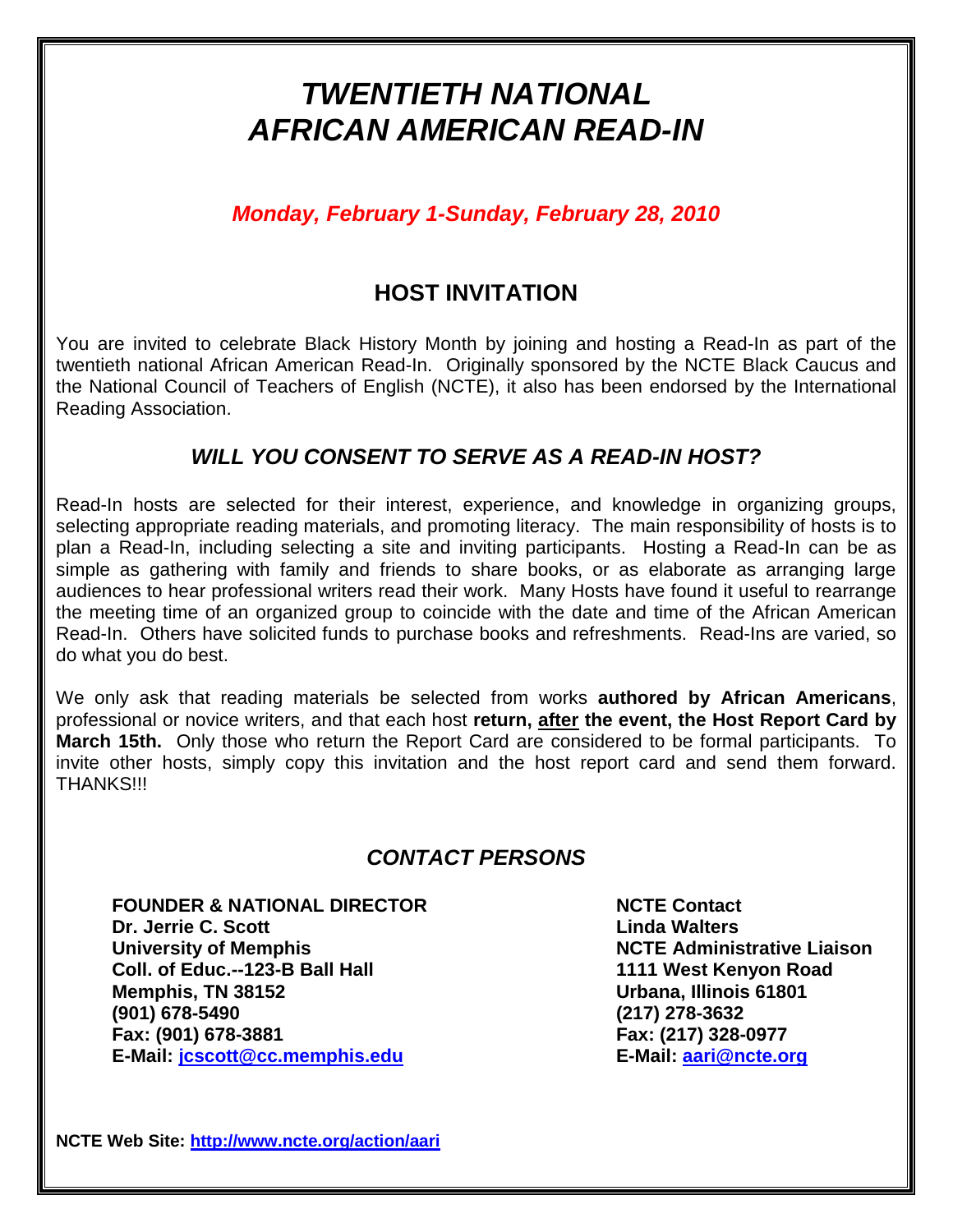# *2010 AFRICAN AMERICAN READ-IN HOST REPORT CARD*

# *DIRECTIONS*

**The Host Report Card should be submitted after your Read-In.**

## **You must submit a separate Host Report Card for each Read-In held.**

The Host Report Cards are used to compute the number of readers each year. To submit your report, choose option 1 or 2 below.

How to Report:

1. Print the "Host Report Card" on the following page and return it by fax or mail. You may also e-mail the information to: [aari@ncte.org](mailto:aari@ncte.org)

OR

2. Use the online version of the "**Host Report Card"** to submit your information online: <http://www.ncte.org/action/aari/report>

## **PLEASE REPORT**